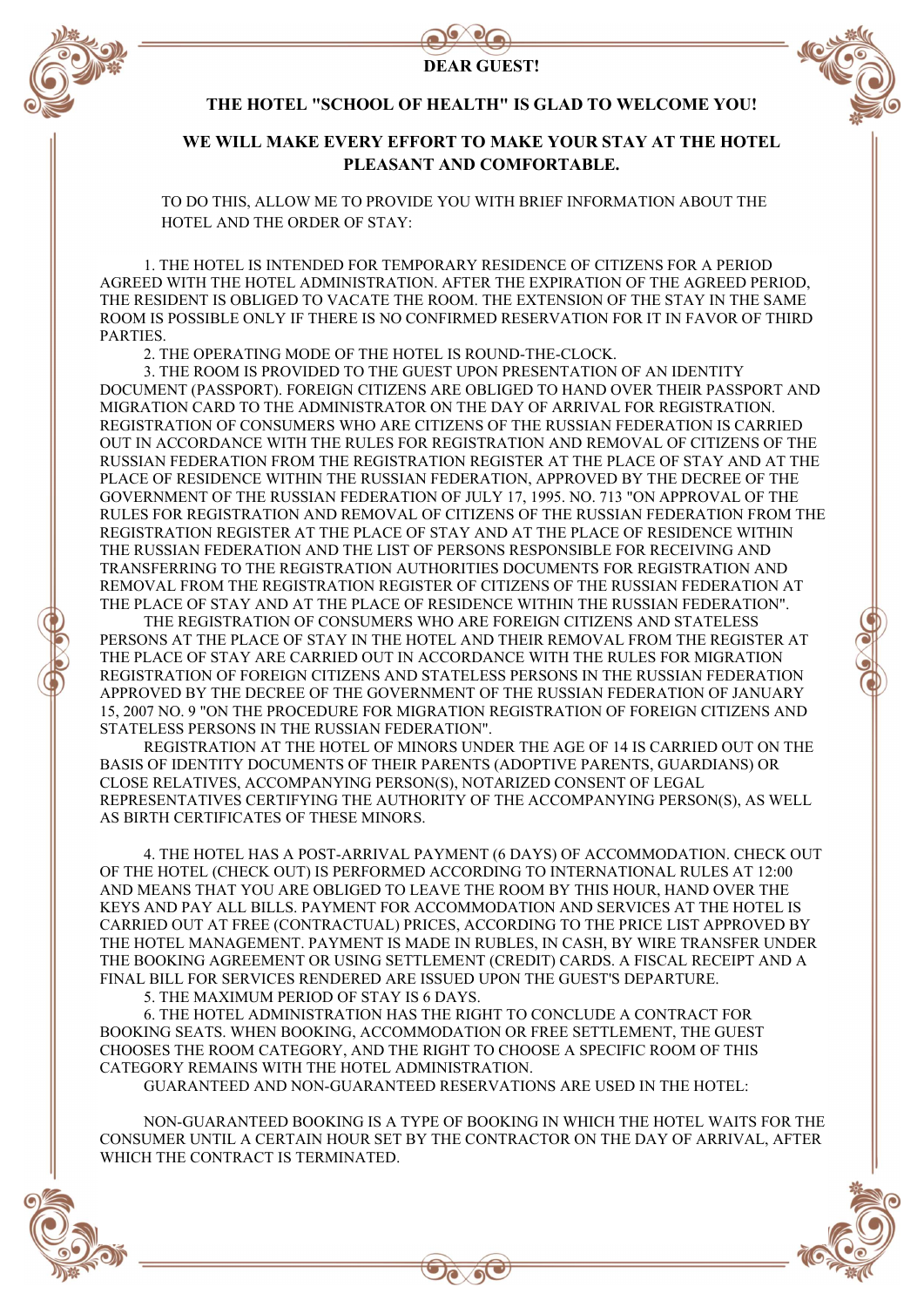Guaranteed booking is a type of booking in which the hotel waits for the consumer until the checkout time of the day following the day of the scheduled arrival. In case of late cancellation of the reservation, late arrival or no-show of the consumer, he or the customer will be charged for the actual downtime of the room (room space), but not more than a day. If you are late for more than a day, the contract is terminated

Prepayment for guaranteed booking is made by bank transfer, as well as by any method of cash or non-cash payment. The payment is considered to be made in case of receipt of funds to the settlement account of LLC "School of Health" one day before arrival for individual guests and 5 days for groups. In case of non-payment in due time, the booking is considered cancelled.

The consumer has the right to cancel, change the application by notifying in writing about the refusal, change of terms, number of guests:

- group booking (three or more rooms) 8 calendar days before the arrival date;

- individual reservation (1 guest or one room) - one day before the planned arrival date.

In case of late cancellation of the reservation, late arrival or no-show of the consumer, he or the customer will be charged for the actual downtime of the room (room space), but not more than a day. If you are late for more than a day, the guaranteed reservation will be canceled.

7. The consumer has the right to refuse to perform the contract at any time, provided that the contractor pays the expenses actually incurred by him.

8. Bed linen is changed once every five days, towels - once every three days, toiletries - as used. At the request of the Guest, an unscheduled change of linen can be made for an additional fee.

9. The hotel provides residents with the following types of free services:

- 1. calling an ambulance;
- 2. parking;
- 3. delivery of correspondence;
- 4. use of a first aid kit;
- 5. calling a taxi;
- 6. use of an individual safe;
- 7. wake up to a certain time;
- 8. provision of sewing accessories, a set of dishes and cutlery;
- 9. use of a hairdryer, iron, kettle, extra blanket;
- 10. issuance of a certificate of residence;
- 11. registration of foreign citizens.
- 10. The Hotel provides additional services to the Guest for a fee at his request in accordance with the list and price list for additional services.
- 11. The hotel is not responsible for the work of city services (emergency shutdown of electric and thermal energy, water supply
- 12. The resident is obliged to:
- when leaving the room, close the water taps, windows, turn off the lights, TV, close the room and hand over the key to the receptionist on duty;
- observe the order of accommodation established in the hotel "School of Health", observe cleanliness, silence and public order in the room and hotel;
- strictly comply with fire safety regulations;
- to compensate for damages in case of loss, damage or damage to the property of the hotel. The assessment of the damage caused is made on the basis of the "price list for damage to hotel property";
- be responsible for the actions of the visitors invited by him to his room;
- timely and fully pay for all additional services provided by the hotel.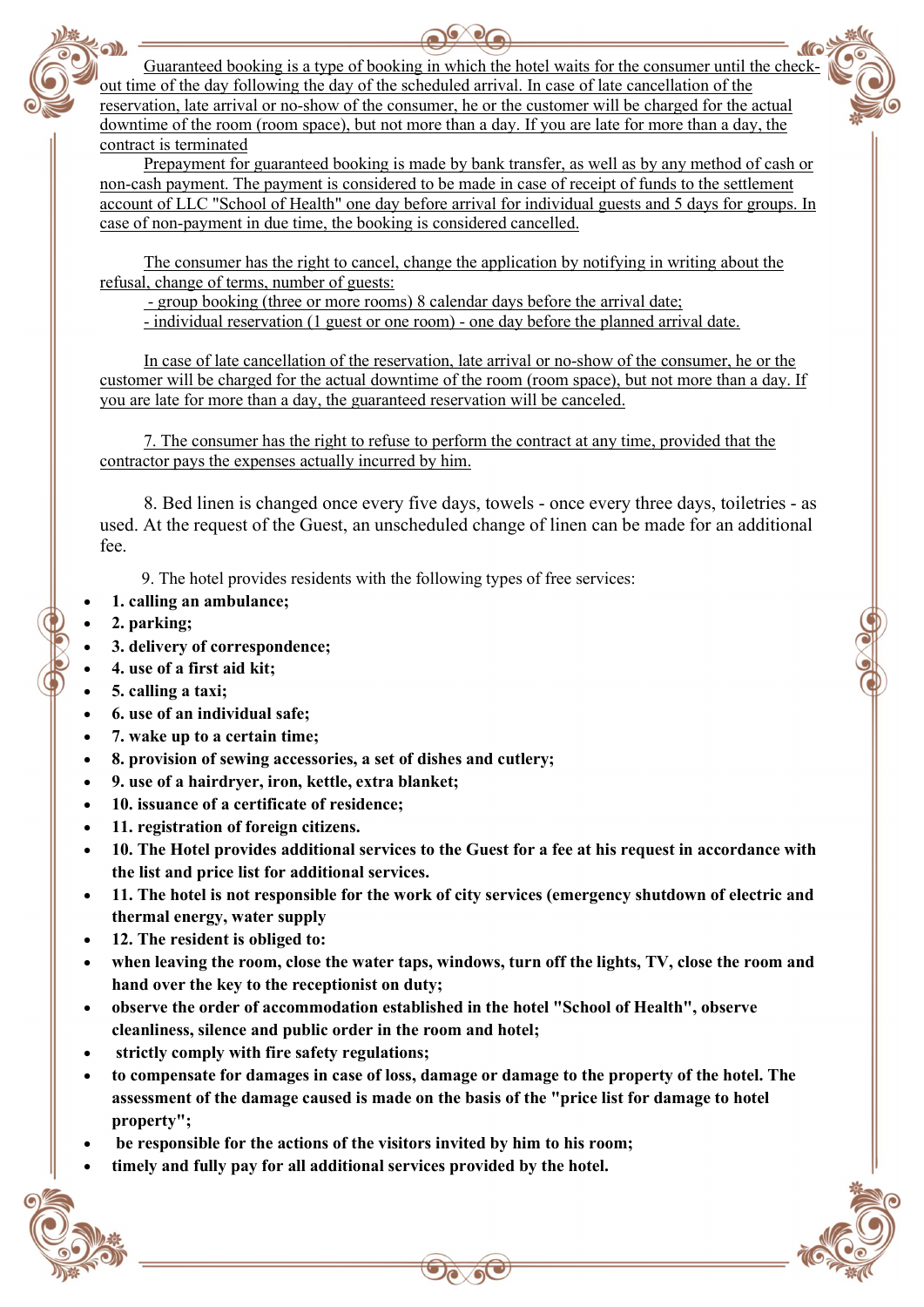

# 13. It is prohibited in the hotel:

\* smoking in the rooms, as well as in the halls and corridors of the hotel;

\* leave unauthorized persons in the room, as well as give them a room key card;

\* store bulky items, flammable materials, weapons, chemical and radioactive substances, mercury, use candles;

\* keep animals (birds, reptiles) in the room;

\* be in a state of alcoholic or narcotic intoxication;

\* use heating devices if it is not provided in the hotel room;

\* disturb the peace of guests staying in neighboring rooms.

14. In case of discovery of forgotten items, the administration undertakes to keep and return them on demand (except for food products) upon presentation of a passport.

15. The book of reviews and suggestions is located at the hotel administrator on duty and is issued at the request of Guests (except for persons who are drunk).

16. The hotel administration reserves the right to visit the room without the consent of the Guest in case of smoke, fire, flooding, as well as in case of violation by the guest of the present order of accommodation, public order, the order of use of household appliances.

17. The Hotel has the right to terminate the contract for the provision of hotel services unilaterally or refuse to extend the period of stay in case the Guest violates the order of accommodation, late payment for hotel services, causing material damage to the hotel by the Guest.

18. In case of complaints from the consumer, the administration takes all possible measures to resolve the conflict provided for by law.

19. In cases not provided for by these rules, the administration and the consumer are guided by the current legislation of the Russian Federation. \*

\* The rules of hotel accommodation are developed on the basis of the Law of the Russian Federation "On Consumer Rights Protection" and "Rules for the provision of hotel services in the Russian Federation", approved by the Decree of the Government of the Russian Federation No. 1853 of November 18, 2020,

### DEAR GUEST!

### WELCOME TO THE YUBILEYNAYA HOTEL!

## WE WILL MAKE YOUR STAY IN THE HOTEL PLEASANT AND COMFORTABLE.

BELOW BRIEF INFORMATION IS GIVEN ABOUT THE HOTEL AND ITS POLICES:

1. The hotel is designed for temporary stay for a period agreed with the hotel manager. Upon expiration of this period the guest is obliged to check out. Extension of staying time in the same room is possible only if there are no confirmed booking for this room.



2. The hotel is open 24/7.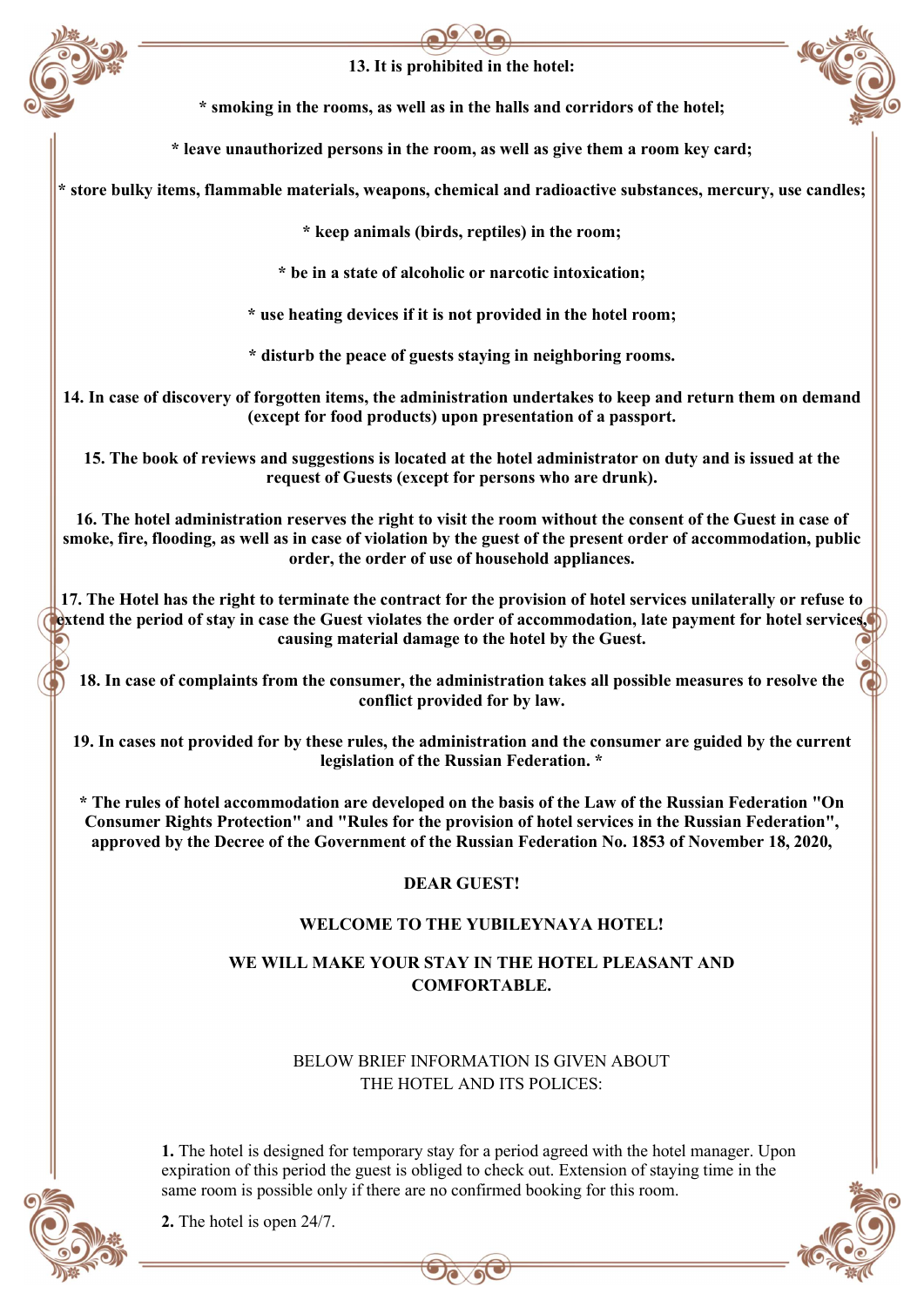

3. The room is provided to the Guest upon submission of ID document (passport). Foreign citizens must give the hotel manager passport and migration card for registration. Time limit of staying is 10 days.



4. Accommodation fees are collected in accordance with the unified check-out time from 12:00 local time. Check-in is in accordance with international rules at 13:00 local time. Check-out is in accordance with international rules at 12:00,аt that time you must vacate the room, return the keys, and effect all payments by this hour.

 In case of late check-out, additional payment is collected as follows: check-out before 18:00 – 250 RUB/hour; check-out 18:00 - 24:00 payment for half a day.

5. The hotel management has a right to conclude a contract for rooms booking. In case of advance booking payment is collected depending on check-in time to guarantee early check-in as follows:

- check-in from 06:00 till 12:00 – hourly payment (250 roubles - hour),

- check-in before 06:00 - 100% from the cost for one night in the room of relevant category.

Check-in before check-out time is permitted upon preliminary agreement of the hotel manager. Guest has a right to terminate the service contract in any time having paid the contractor a partial cost in proportion to a part of services rendered before receiving the notice about the contract termination and having compensated the contractor for expenses borne before this moment for the purposes of the contract execution if they are not included in the specified part of the service cost.

6. Payment for accommodation and services is made on the basis of uncontrolled (contract) prices according to the price list approved by the hotel management. Payment is made in rubles by cash, by cashless transfer under the booking contract or by credit card. Receipt for tax purposes and final invoice for services rendered are given during check-out of Guest.

7. Children under six can stay for free unless using an extra bed (see price list).

8 The hotel provides the following free services:

- 1. calling the ambulance;
- 2. parking;
- 3. correspondence delivery;
- 4. first aid kit usage;
- 5. calling taxi;
- 6. usage of individual safe;
- 7. wake-up call;
- 8. sewing notions, dishes, and tableware;
- 9. usage of hairdryer, iron, kettle, additional blanket;
- 10. issuing a certificate about accommodation;
- 11. foreign citizens registration.

9. The hotel offers a Guest additional paid services at his/her wish (see price list for additional services).

10. The hotel is not responsible for municipal services work (emergency electrical and thermal power failures, water supply failures). The rooms are equipped with tank water heaters (volume is 50 liters).

11. The Guest is obliged to:

 turn off the tap, close windows, turn off the lights, TV, close the door, and leave the key at the reception when leaving the room;